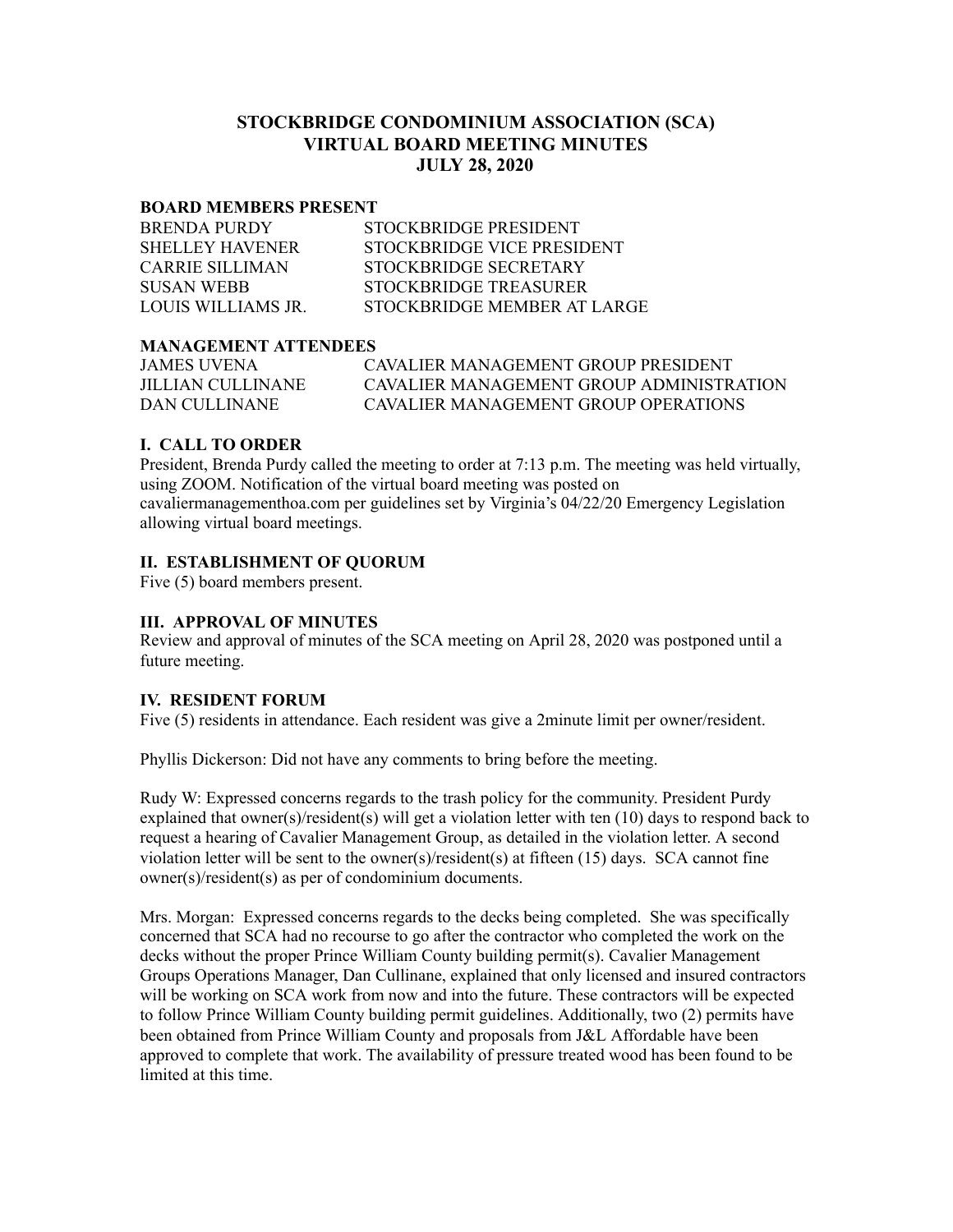Sandy Flatequel: Expressed agreement with Mrs. Morgan with regards to the deck work.

Susan Flynn and Jessie: Lives at 4205 and is awaiting roof repair work. The insurance company has gotten back to SCA with their decision on the requested repair work.

Ms.Venturi: Had difficulty with her connectivity to the ZOOM platform that did not allow her to participate as needed. She hopes to be able to connect in a future meeting.

#### **V. MANAGEMENT REPORT**

Financials for the month of June, 2020 were reported. James Uvena identified to the SCA BOD that a \$23,000.00 reclassification from the shared fund reserve fund to the operating fund is required for the Pool expenses. To date, \$14,750.00 has been expended to address the Prince William County inspection of several decks on the property. This expense will require a reclassification from the SCA reserve fund as this is over the budgeted amount for deck expenses.

The 2019 Tax Report are ready for President Purdy to sign.

The 2019 Audit is completed.

The January 31 through March 31 Transition Audit is complete and requires signature of the SCA BOD.

As a reminder, all work requests need to be submitted to Dan Cullinane's email at, operationscavaliermgmt@gmail.com.

Forms can be found on the Cavalier Management Group web site, under the SCA page, at cavaliermanagementhoa.com/stockbridge-condominium, in the Forms section.

As a reminder, for online payment service SCA will be charged a \$20.00 fee per month for QuickBooks. Residents should follow the PAYMENT INSTRUCTIONS to pay by credit card, debit card, or ACH transfer. All billing related inquiries should be sent to Jillian Cullinane's email at [jilliancavaliermgmt@gmail.com.](mailto:jilliancavaliermgmt@gmail.com)

#### **VI. OLD BUSINESS**

The 2020 Interim Audit, draft and Interim Audit Representation Letter are ready to be signed by President Purdy.

The repairs of decks identified by Prince William County as needing to be brought up to code continues. Two (2) are in process with twelve (12) in permit phase. No footings were required, only the flat boards and railings were required. Another owner/resident has requested deck work.

Following up with estimates provided to PMI, four (4) window repair/replacements were proposed and approved by the SCA Board.

### **VII. NEW BUSINESS**

Two (2) proposals were presented from World Cleaning & Restoration. Susan Webb motioned to approve and Brenda Purdy seconded. The motion carried unanimously.

Several front wrought iron railings need to be repaired in the community. President Purdy and Cavalier Management Group are to walk the community property either Tuesday or Thursday of next week to identify a work list of items to be resolved.